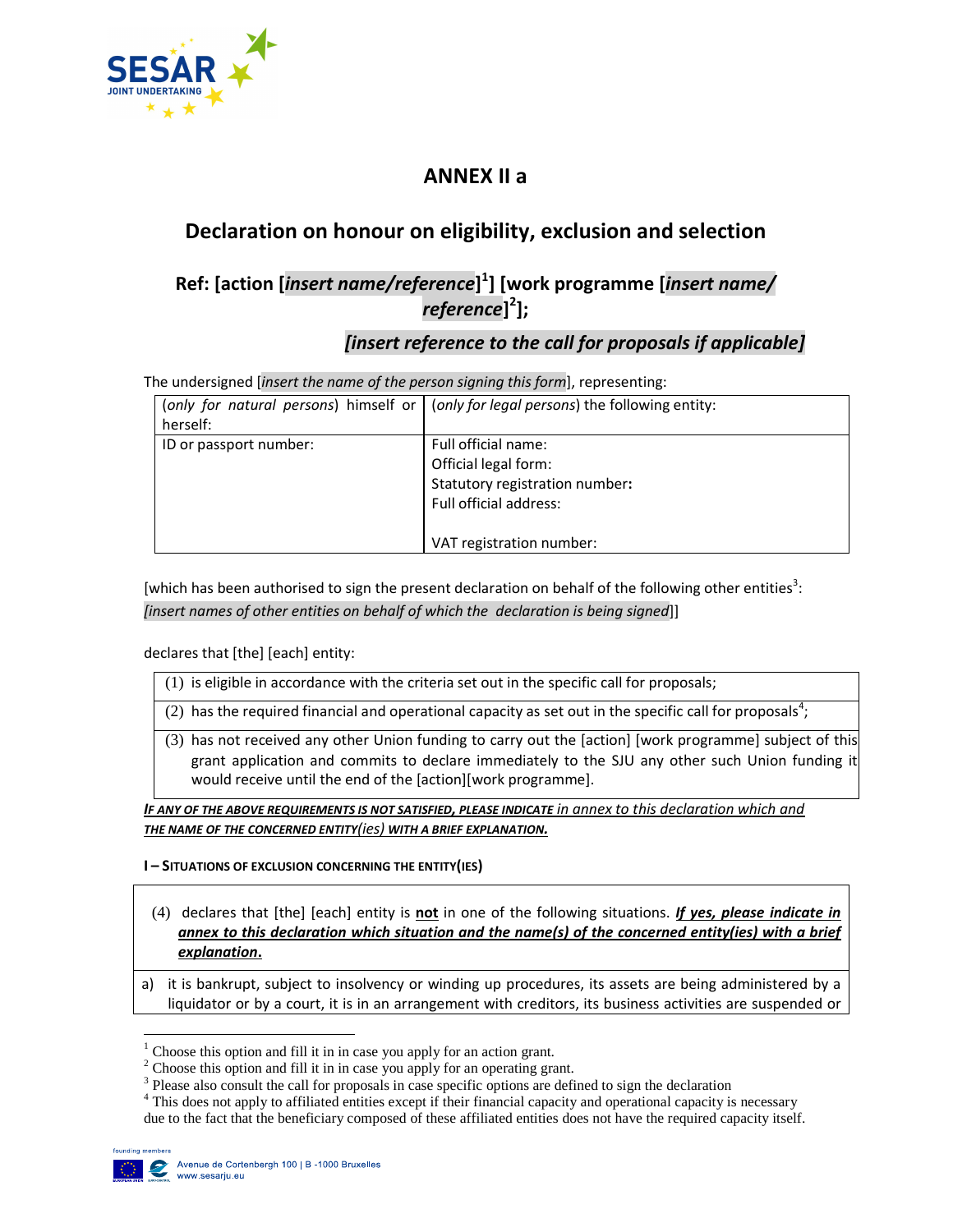

it is in any analogous situation arising from a similar procedure provided for under national legislation or regulations;

- b) it has been established by a final judgement or a final administrative decision that it is in breach of its obligations relating to the payment of taxes or social security contributions in accordance with the law of the country in which it is established, with those of the country in which the authorising officer is located or those of the country of the performance of the contract;
- c) it has been established by a final judgement or a final administrative decision that it is guilty of grave professional misconduct by having violated applicable laws or regulations or ethical standards of the profession to which the entity belongs, or by having engaged in any wrongful conduct which has an impact on its professional credibity where such conduct denotes wrongful intent or gross negligence, including, in particular, any of the following:

(i) fraudulently or negligently misrepresenting information required for the verification of the absence of grounds for exclusion or the fulfilment of selection criteria or in the performance of a contract, a grant agreement or a grant decision;

(ii) entering into agreement with other persons with the aim of distorting competition;

(iii) violating intellectual property rights;

(iv) attempting to influence the decision-making process of the SJU during the award procedure;

(v) attempting to obtain confidential information that may confer upon it undue advantages in the award procedure;

d) it has been established by a final judgement that it is guilty of the following:

(i) fraud, within the meaning of Article 1 of the Convention on the protection of the European Communities' financial interests, drawn up by the Council Act of 26 July 1995;

(ii) corruption, as defined in Article 3 of the Convention on the fight against corruption involving officials of the European Communities or officials of EU Member States, drawn up by the Council Act of 26 May 1997, and in Article 2(1) of Council Framework Decision 2003/568/JHA, as well as corruption as defined in the legal provisions of the country where the authorising officer is located, the country in which the entity is established or the country of the performance of the contract;

(iii) participation in a criminal organisation, as defined in Article 2 of Council Framework Decision 2008/841/JHA;

(iv) money laundering or terrorist financing, as defined in Article 1 of Directive 2005/60/EC of the European Parliament and of the Council;

(v) terrorist-related offences or offences linked to terrorist activities, as defined in Articles 1 and 3 of Council Framework Decision 2002/475/JHA, respectively, or inciting, aiding, abetting or attempting to commit such offences, as referred to in Article 4 of that Decision;

(vi) child labour or other forms of trafficking in human beings as defined in Article 2 of Directive 2011/36/EU of the European Parliament and of the Council;

- e) it has shown significant deficiencies in complying with the main obligations in the performance of a contract, a grant agreement or a grant decision financed by the Union's budget, which has led to its early termination or to the application of liquidated damages or other contractual penalties, or which has been discovered following checks, audits or investigations by an Authorising Officer, OLAF or the Court of Auditors;
- f) it has been established by a final judgment or final administrative decision that it has committed an irregularity within the meaning of Article 1(2) of Council Regulation (EC, Euratom) No 2988/95;
- g) for the situations of grave professional misconduct, fraud, corruption, other criminal offences,

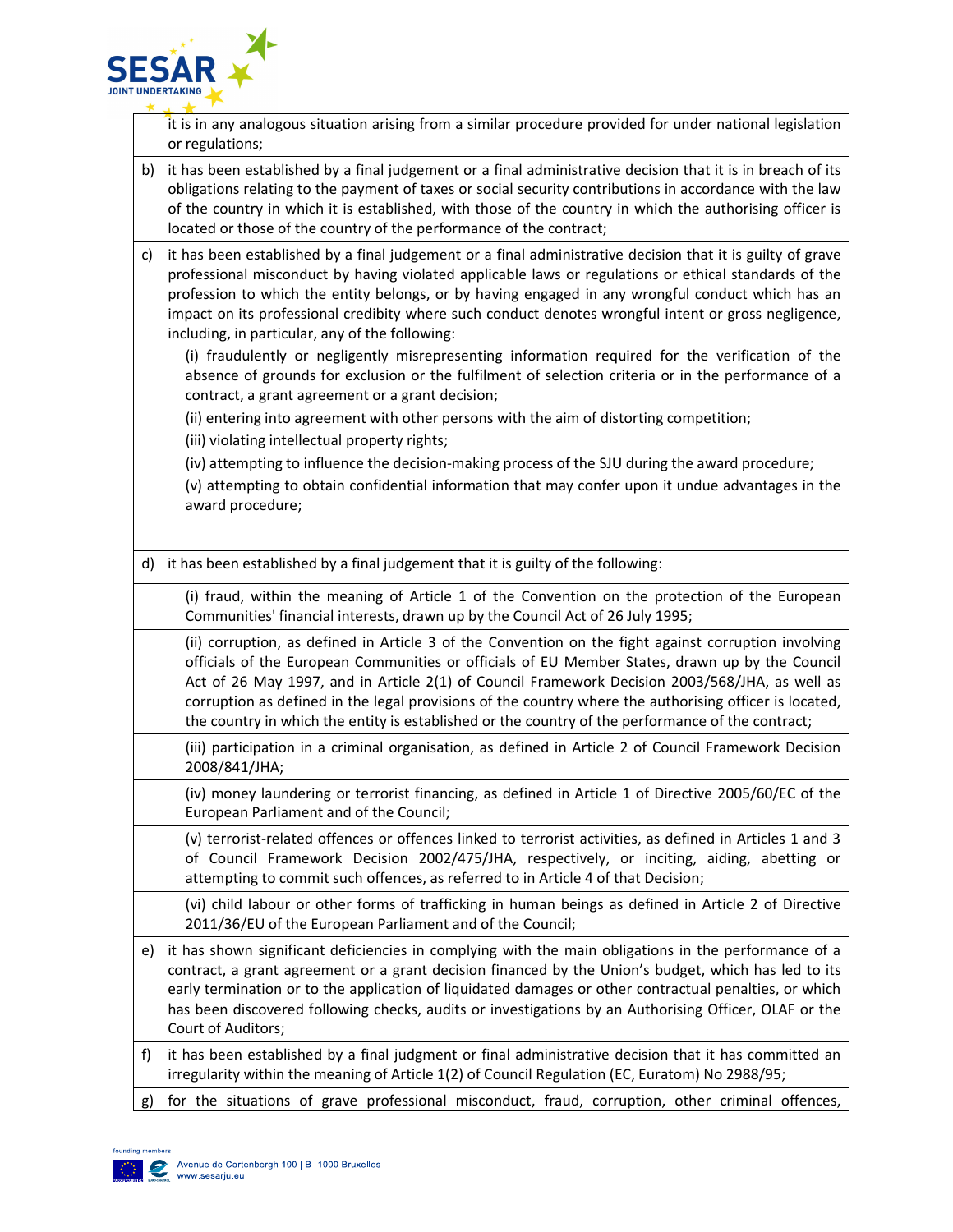

significant deficiencies in the performance of the contract or irregularity, it is subject to:

- i. facts established in the context of audits or investigations carried out by the Court of Auditors, OLAF or internal audit, or any other check, audit or control performed under the responsibility of an authorising officer of an EU institution, of a European office or of an EU agency or body;
- ii. non-final administrative decisions which may include disciplinary measures taken by the competent supervisory body responsible for the verification of the application of standards of professional ethics;
- iii. decisions of the ECB, the EIB, the European Investment Fund or international organisations;
- iv. decisions of the Commission relating to the infringement of the Union's competition rules or of a national competent authority relating to the infringement of Union or national competition law;
- v. decisions of exclusion by an authorising officer of an EU institution, of a European office or of an EU agency or body.

**II – SITUATIONS OF EXCLUSION CONCERNING NATURAL PERSONS WITH POWER OF REPRESENTATION, DECISION-MAKING OR CONTROL OVER THE ENTITY(IES)** 

### *This section applies only to declarations by legal persons, with the exception of Member States and local authorities*

- (5) declares that, for the entity(ies) subject to this declaration, (a) **natural person**(s) who is/are member(s) of the administrative, management or supervisory body(ies) or who has/have powers of representation, decision or control (this covers company directors, members of management or supervisory bodies, and cases where one person holds a majority of shares) is/are **not** in one of the following situations. *If yes, please indicate in annex to this declaration which situation and the name(s) of the concerned person(s) and entity(ies) with a brief explanation.*
	- situation (c) above (grave professional misconduct)
	- situation (d) above (fraud, corruption or other criminal offence)
	- situation (e) above (significant deficiencies in performance of a contract)
	- situation (f) above (irregularity)

#### **III – SITUATIONS OF EXCLUSION CONCERNING NATURAL OR LEGAL PERSONS ASSUMING UNLIMITED LIABILITY FOR THE DEBTS OF THE ENTITY(IES)**

### *This section applies only to declarations that include an entity for which a natural or legal person assumes unlimited liability for debts*

- (6) declares that (a) natural or legal person(s) that assume(s) unlimited liability for the debts of the entity(ies) subject to this declaration is/are **not** in one of the following situations. *If yes, please indicate in annex to this declaration which situation and the name(s) of the concerned person(s) and entity(ies) with a brief explanation .*
	- situation (a) above (bankruptcy)
	- situation (b) above (breach in payment of taxes or social security contributions)